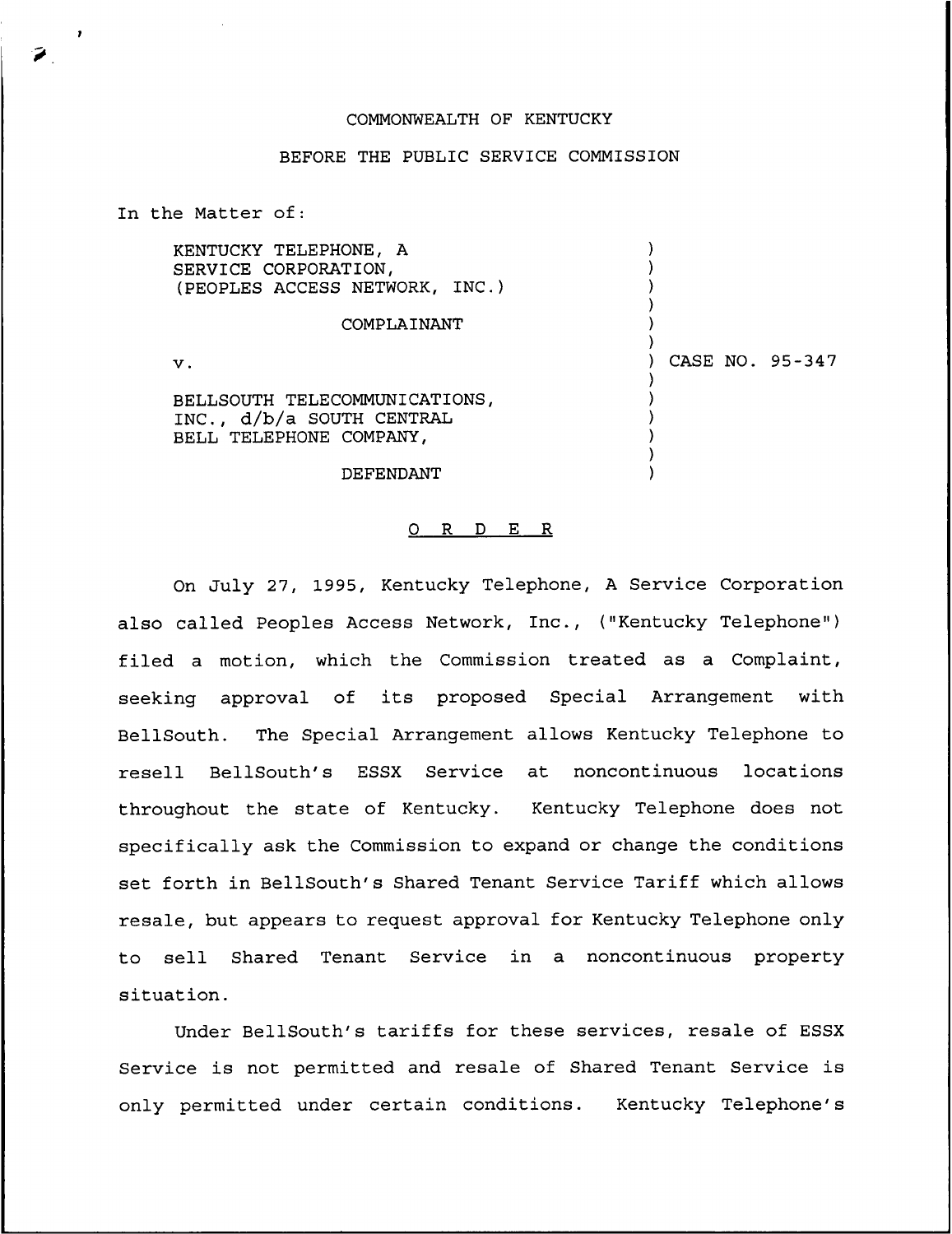request to resell ESSX Service "without limitation to property" and its apparent request to provide Shared Tenant Service in the same fashion, does not satisfy the conditions set for in BellSouth's General Subscriber Services Tariff A.27, which allows resale of Shared Tenant Service. That tariff permits resale "where facilities permit and within the confines of specifically identified continuous property areas."

The motion Kentucky Telephone filed on July 27, 1995 raises significant policy issues which affect the provision of telecommunications services to the citizens of Kentucky and which are currently pending before the Commission in Administrative Case No.  $355.^1$ 

On September 12, 1995, Kentucky Telephone filed three additional motions: 1) Request For Informal Hearing And Reply To BellSouth Telecommunications, Inc., 2) Motion to Substitute Named Complainant From Kentucky Telephone <sup>A</sup> Service Corp. To Peoples Access Network, Inc., and 3) Motion To Reconsider Case No. 95-333 Or In The Alternative To Allow Complainant In Case No. 95-347 To Be Considered Grandfathered.

On October 26, 1995, the Commission granted Kentucky Telephone's motion for an informal conference. It was held on November 14, 1995. During the conference, it became apparent that the issues raised by Kentucky Telephone should be considered in

 $-2-$ 

 $\mathbf{I}$ Administrative Case No. 355, An Inquiry Into Local Competition, Universal Service, and the Non-Traffic Sensitive Access Rate.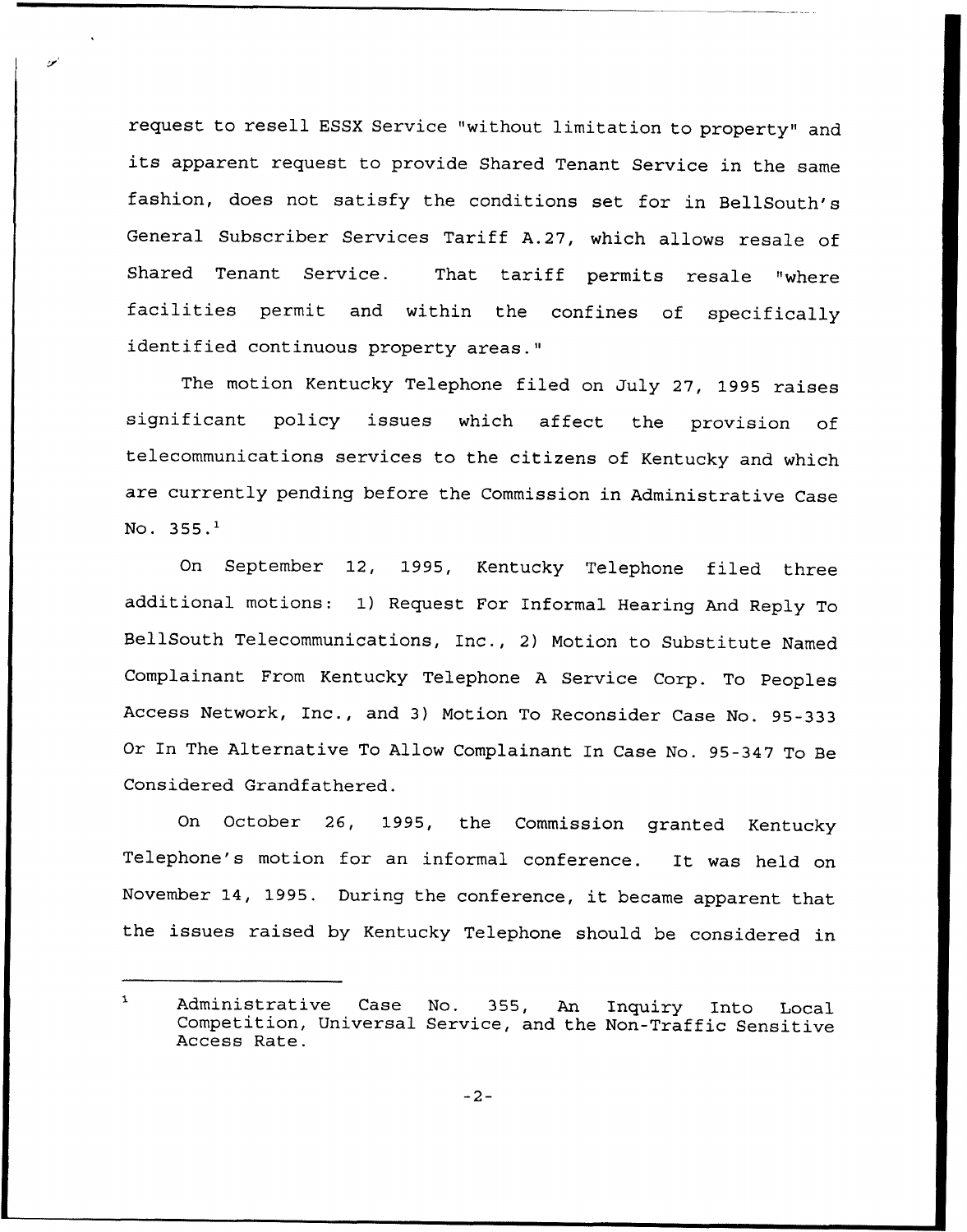Administrative Case No. 355 and that Kentucky Telephone should be given the opportunity to participate in that docket and not in Case No. 95-333.2

BellSouth's Multi-Serv tariffs, which supplant BellSouth's previously filed ESSX tariffs, were approved without intervention or opposition on September 1, 1995 in Case No. 95-333. Kentucky Telephone was not <sup>a</sup> party to that docket, and it had no standing to request reconsideration or suspension of those tariffs.

Furthermore, Kentucky Telephone presents no basis for granting it "grandfather" status. Granting that motion would require BellSouth to administer a separate tariff solely for the purpose of serving a single customer. Grandfathering is not appropriate under such circumstances and should only be used when a tariff change presents a particular hardship on current customers.

The Commission, having considered the evidence of record and being otherwise sufficiently advised, finds that Kentucky Telephone's Complaint, which does not state a need for expedited treatment, should be dismissed. The issues raised by Kentucky Telephone in its Complaint should be incorporated into the proceedings of Administrative Case No. 355 and Kentucky Telephone should be granted limited intervention in that case.

Consequently, Kentucky Telephone's Motion For Special Arrangement and its Motion To Reconsider Case No. 95-333 Or In The

 $\overline{2}$ Case No. 95-333, The Tariff Filing of South Central Bell to Introduce MultiServ and MultiServ Plus Services Replacing ESSX and Digital ESSX Services.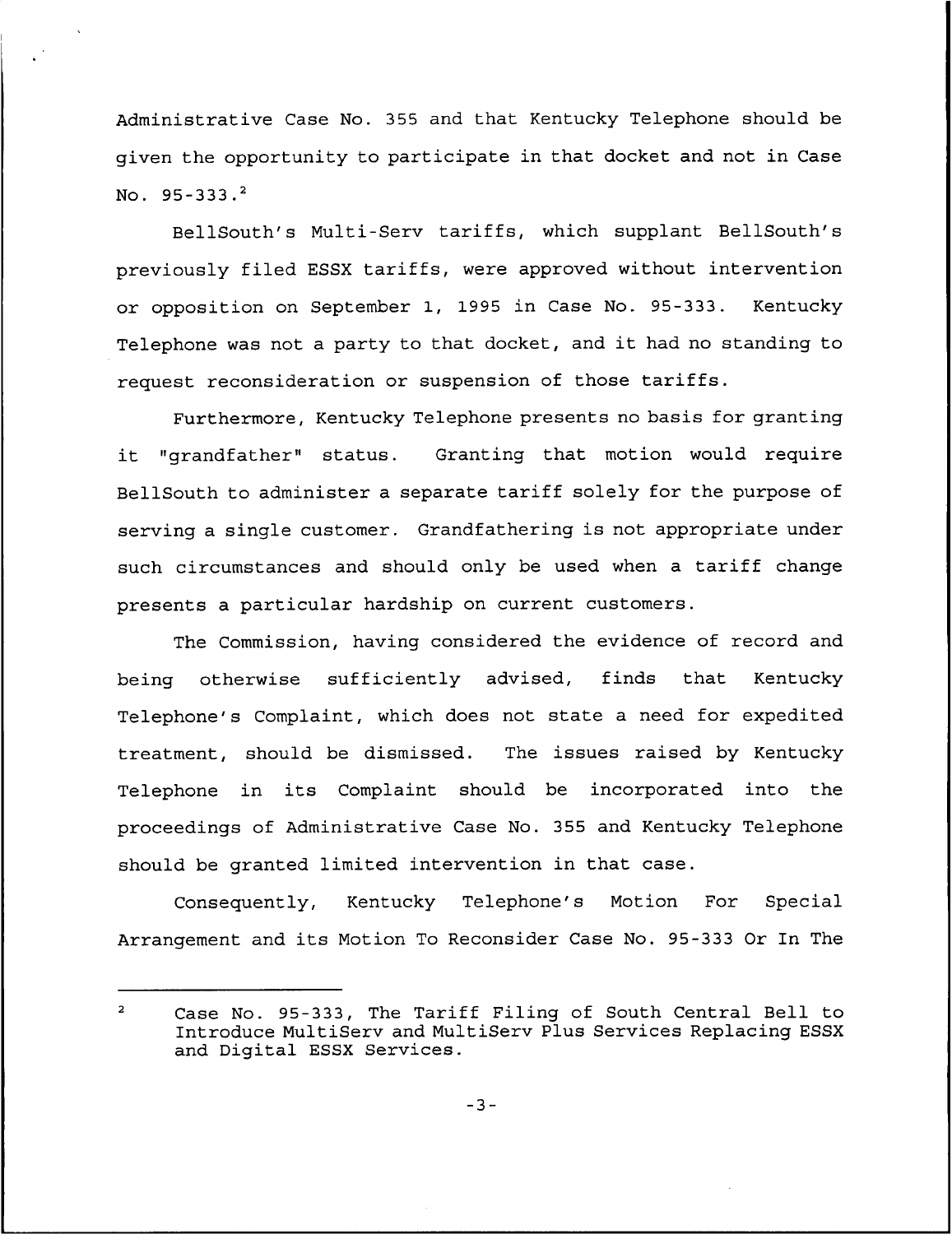Alternative To Allow Complainant In Case No. 95-347 To Be Considered Grandfathered should be denied. The Commission also finds that Kentucky Telephone's Motion To Substitute Named Complainant From Kentucky Telephone, <sup>A</sup> Service Corp. To Peoples Access Network, Inc. should be granted.

IT IS THEREFORE ORDERED that:

1. Kentucky Telephone's Motion For Special Arrangement is denied.

2. Kentucky Telephone's Motion To Reconsider Case No. 95-333 Or In The Alternative To Allow Complainant In Case No. 95-347 To Be Considered Grandfathered is denied.

3. Kentucky Telephone's Motion To Substitute Named Complainant From Kentucky Telephone, <sup>A</sup> Service Corp. To Peoples Access Network, Inc. is granted.

4. The issues raised by Kentucky Telephone in Case No. 95- 347 shall be incorporated into the proceedings in Administrative Case No. 355.

5. Kentucky Telephone shall be granted limited intervention in Administrative Case No. 355 and, as a result, shall receive copies of all Commission Orders entered in that case, but shall not be served with filed testimony, exhibits, pleadings, correspondence or other documents submitted by the parties.

6. Kentucky Telephone shall be served with filed testimony, exhibits, pleadings, correspondence, or other documents submitted by the parties in Administrative Case No. 355, if it requests and is granted full intervention.

 $-4-$